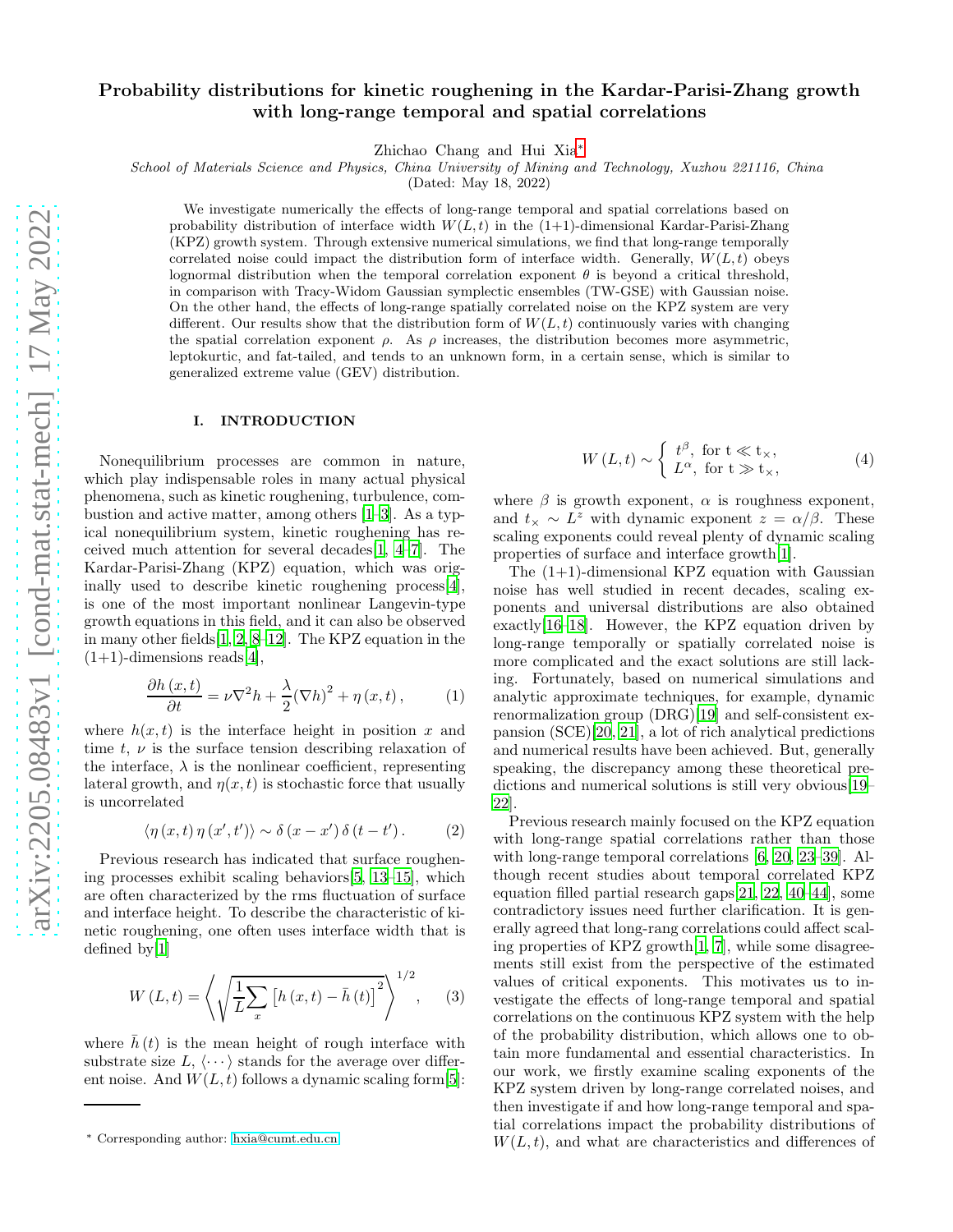probability distributions in the KPZ growth driven by these two long-range correlated noises.

The paper is organized as follows: Firstly, we introduce the method to generate long-range correlated noises. And then, we describe one of the improved versions of the finite-difference (FD) method for direct simulating the KPZ equation driven by long-range temporally and spatially correlated noises. Next, we exhibit our numerical simulations and compare them with previous research. Finally, the corresponding discussions and conclusions are given.

### II. BASIC METHODS AND CONCEPTS

#### II.1. Generating long-range correlated noises

When the noise have long-range temporal and spatial correlations, these two  $\delta$  functions of Eq. (2) are replaced by the term that decays as a power of time and distance. Thus, the second moment of the correlated noise is given by

$$
\langle \eta(x, t) \eta(x', t') \rangle \sim |x - x'|^{2\rho - 1} |t - t'|^{2\theta - 1},
$$
 (5)

where  $\rho$  and  $\theta$  are the spatial and temporal correlation exponents, respectively. If  $\rho = 0$  and  $\theta \neq 0$ , the noise is long-range temporally correlated case, on the contrary, the noise has long-range correlations in space.

To generate long series of correlated noise, we adopt the fast fractional Gaussian noise (FFGN) method, which was first proposed by Mandelbrot[\[45\]](#page-5-21). One starts by generating a series of uncorrelated uniformly distribution numbers  $\xi(u)$  in the range [0, 1]. The weight function is given by

$$
W_n^2 = \frac{12\left(1 - r_n^2\right)\left(B^{\frac{1}{2} - \varphi} - B^{\varphi - \frac{1}{2}}\right)\left(aB^{-n}\right)^{1 - 2\varphi}}{\Gamma\left(2 - 2\varphi\right)},\quad(6)
$$

where  $r_n = e^{-u_n}$  with  $u_n = aB^{-n}$ ,  $B = 2$ , and  $a = 6$ .  $\Gamma(\dots)$  is Gamma function, and  $\varphi$  represents temporal or spatial correlation exponent. And then, two autocorrelation decaying functions are defined by

$$
X_1(u) = \left[\xi_1(u) - 0.5\right] / \sqrt{1 - r^2}, \quad \text{for } t = 1, X_n(u) = rX_{t-1}(u) + \left[\xi_t(u) - 0.5\right], \text{ for } t > 1.
$$
 (7)

Finally, one can obtain the long-range correlated noise

$$
\eta = \sum_{n=1}^{N} W_n X_t \left( u_n \right),\tag{8}
$$

where  $N$  is the number of components needed, which should be increased to obtain the desired power-law exponent  $\varphi$  with higher precision at low frequencies.

# II.2. The discretized schemes of  $(1+1)$ -dimensional KPZ equation

FD method is one of the most direct and common numerical tools. Theoretically, the differential interval is enough small, and the numerical results one obtained will be more accurate. Unfortunately, numerical divergence in simulating the nonlinear KPZ system could not be avoided based on the standard FD method. In order to suppress the annoying growth instability, an exponentially decaying function was suggested to replace the nonlinear term, which could be partially effective at suppressing numerical instability[\[46\]](#page-5-22). However, this exponentially decaying technique including infinitely many higher-order nonlinearities may cause nontrivial scaling behavior[\[47](#page-5-23), [48\]](#page-5-24). Interestingly, an improved FD method proposed by Lam and Shin (LS)[\[49](#page-5-25)] could suppress effectively numerical divergence in comparison with the normal FD scheme. Thus, the discretized KPZ equation with LS scheme in the  $(1+1)$ -dimensions has the following form,

$$
h(x,t+1) = h(x,t) + \Delta t \left[ \nu \Phi(x,t) + \frac{\lambda}{2} \Psi(x,t) + \eta(x,t) \right].
$$
  
(9)

Here, the discretized diffusive term  $\Phi(x, t)$  reads

$$
\Phi(x,t) = [h(x+1,t) - 2h(x,t) + h(x-1,t)] / \Delta x^{2},
$$
\n(10)

and the nonlinear term  $\Psi(x, t)$  is discretized as

$$
\Psi(x,t) = \frac{1}{3} \left\{ \left[ h\left(x+1,t\right) - h\left(x,t\right) \right]^2 + \left[ h\left(x+1,t\right) - h\left(x,t\right) \right] \left[ h\left(x,t\right) - h\left(x-1,t\right) \right] + \left[ h\left(x,t\right) - h\left(x-1,t\right) \right]^2 \right\} / \Delta x^2. \tag{11}
$$

In our following simulations, the time evolution of interface starts from an initially flat  $h(x, 0) = 0$  with periodic boundary conditions. We set  $\nu = 1$ ,  $\Delta t = 0.05$ ,  $\Delta x = 1$ , and  $\eta(x, t)$  is long-range temporally or spatially correlated noise generated by FFGN. And then, we need to adjust  $\lambda$  for a given temporal or spatial correlated exponent in order to ensure into the true KPZ scaling regime before numerical divergence appearing.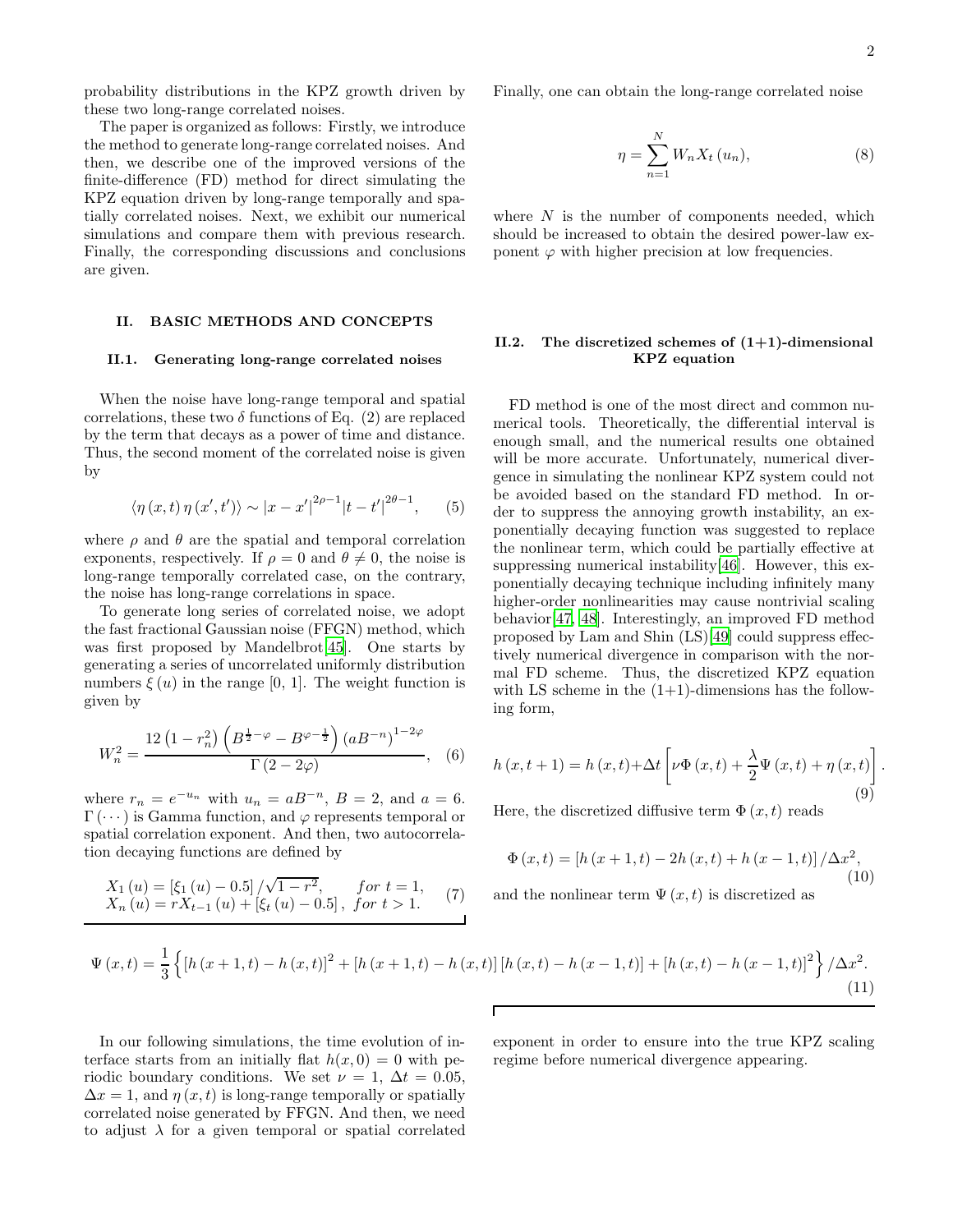For a series of random variables  $X_i$  that obey a certain distribution, skewness  $(S)$  could describe asymmetry of the distribution and is defined by

$$
S = \frac{1}{n} \sum_{i=1}^{n} \left[ \left( \frac{X_i - \mu}{\sigma} \right)^3 \right],\tag{12}
$$

where  $\mu$  is the mean value and  $\sigma$  is the standard deviation.  $S = 0$  means the distribution is symmetric,  $S < 0$ is called as the positive skewness representing the distribution incline to left, on the contrary,  $S > 0$  is negative skewness, and the distribution inclines to right.

Kurtosis  $(K)$  is another important statistic, which could describe the steepness of distribution,

$$
K = \frac{1}{n} \sum_{i=1}^{n} \left[ \left( \frac{X_i - \mu}{\sigma} \right)^4 \right].
$$
 (13)

 $K = 3$  represents the normal distribution,  $K < 3$  means the distribution is more smooth than the normal distribution, and  $K > 3$  indicates the distribution exhibits more steep than the normal one. According to measuring S and  $K$ , one could compare a given distribution from a normal case and then estimate its specific form.

### III. NUMERICAL RESULTS AND DISCUSSIONS

## III.1. The KPZ equation with long-range temporal correlations

In this subsection, we investigate numerically the temporal correlated KPZ system in the  $(1+1)$ -dimensions based on LS numerical scheme. To study the effects of long-range temporal correlations on probability distribution for kinetic roughening within the early growth regimes, we calculate the time evolution of growth height and  $W(L, t)$ . Here, system size  $L = 4096$  and growth time  $t = 300$  are used. The distributions for  $W(L, t)$ with different  $\theta$  in the range [0, 0.40] are shown in Fig.1. Our results indicate that, when  $\theta > 0$ , every distribution is positive skewness, meanwhile, it has a longer tail in the right part, which fits highly the lognormal distribution. In the particular case, the distribution for  $\theta = 0$ (white noise) obeys Tracy-Widom Gaussian symplectic ensembles (TW-GSE)[\[50\]](#page-5-26).

Considering that both  $S$  and  $K$  of the lognormal distribution are not constant, we need to analyze the logarithm of  $W(L, t)$  to check whether or not it obeys the normal distribution. Figure 2 shows  $S$  and  $K$  of lnW for different θ. We find that both S and K are generally consistent with the corresponding values of Gaussian distribution. However, we also notice that, with  $\theta$  increasing, S exists a little increasing trend. To explore the slight change, we adopt a quantile-quantile plot (Q-Q plot), a method





to determine intuitively whether two series of numbers obey the same distribution, to analyze simulation data mentioned above. The corresponding results of the Q-Q plot are shown in Fig.3. Through quantitative comparison of TW-GSE  $(Q_{TW-GSE})$  and lognormal distribution  $(Q_{lognormal})$  with simulation data  $(Q_{Data})$ , we find that distributions of  $W(L, t)$  are obey lognormal distribution when  $\theta > 0$ . Thus, these results show that long-range temporally correlated noise could change the distribution form of  $W(L, t)$  for the KPZ growth from normal to lognormal distribution, which also implies the slow variations of  $S$  and  $K$  are likely to measure errors due to extreme values.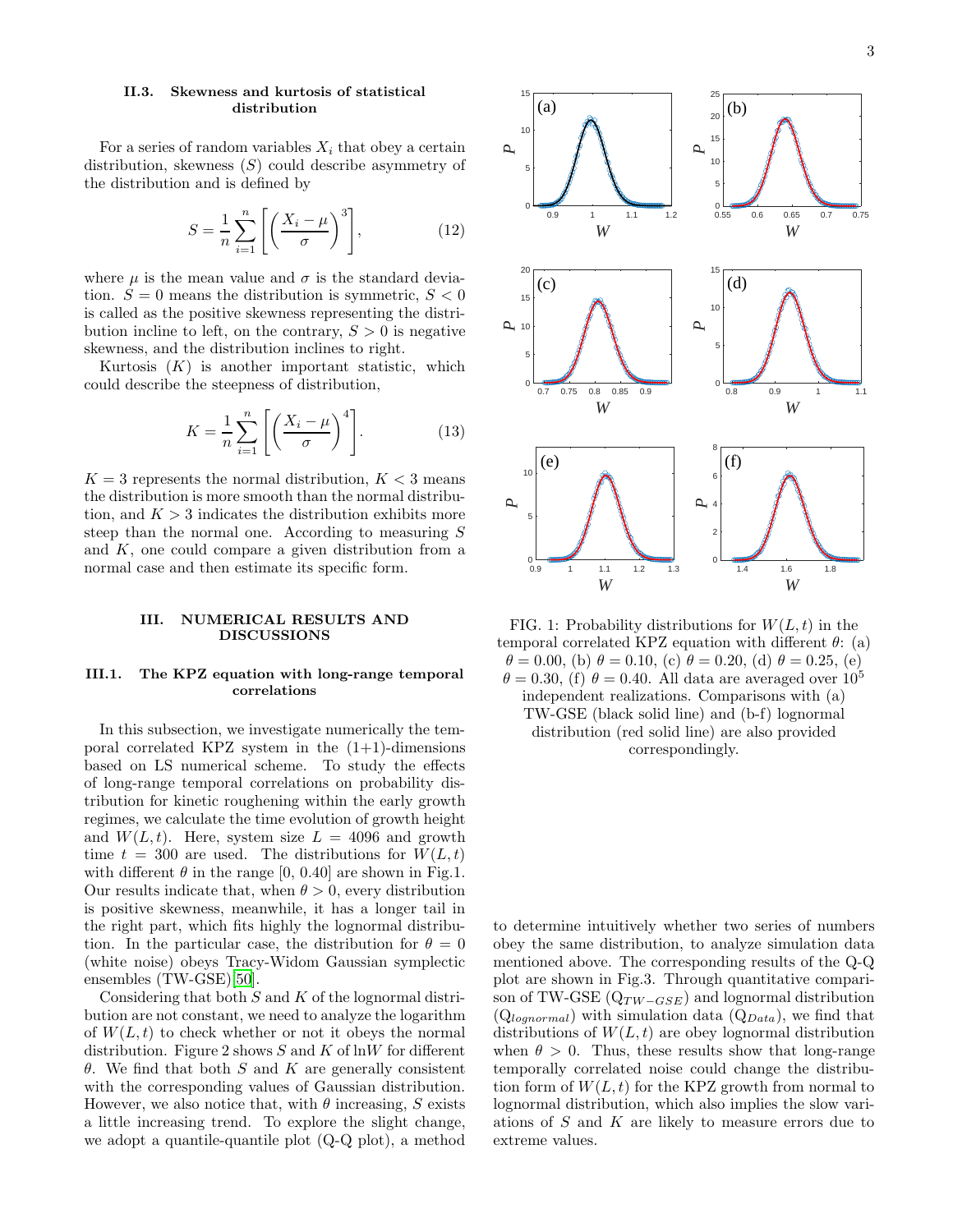

FIG. 2: The estimated values of (a) Skewness S and (b) kurtosis  $K$  for probability distributions of  $ln W$  for KPZ model with long-range temporal correlations. The

Gaussian distribution values (solid lines) are provided for quantitative comparison.



FIG. 3: The Q-Q plots of TW-GSE or lognormal distribution versus simulation data for different  $\theta$ . The values of  $\theta$  chosen here are same with Fig.1.



FIG. 4: Probability distributions for  $W(L, t)$  in the spatial correlated KPZ system with different  $\rho$ : (a)  $\rho = 0.00,$  (b)  $\rho = 0.10,$  (c)  $\rho = 0.20,$  (d)  $\rho = 0.25,$  (e)  $\rho = 0.30$ , (f)  $\rho = 0.40$ . All data are averaged over  $10^5$ independent realizations. The suitable distributions are provided for comparison: (a-b) TW-GSE (red solid line), (c) TW-GUE (black solid line), (d-e) TW-GOE (green solid line), and (f) GEV distribution (blue solid line).

### III.2. The KPZ equation with long-range spatial correlations

To investigate probability distributions for interface width of the spatial correlated KPZ system in the early growth regime, we perform numerical simulations with different spatial correlation exponent  $\rho$ . System size  $L = 4096$  and growth time  $t = 300$  are used, and numerical results are presented in Fig.4. We find that the distributions of  $W(L, t)$  quantitatively fit TW-GSE when  $\rho \leq 0.15$ , and with  $\rho$  increasing, transfer continuously to the generalized extreme value (GEV) distribution. In particular, the distribution is similar to the Tracy-Widom Gaussian unitary ensembles (TW-GUE) for  $0.15 < \rho \leq 0.20$ , and the Tracy-Widom Gaussian orthogonal ensemble (TW-GOE) for  $0.20 < \rho \leq 0.30$ .

Furthermore, we also analyze the variations of S and K with different  $\rho$ , the corresponding results are shown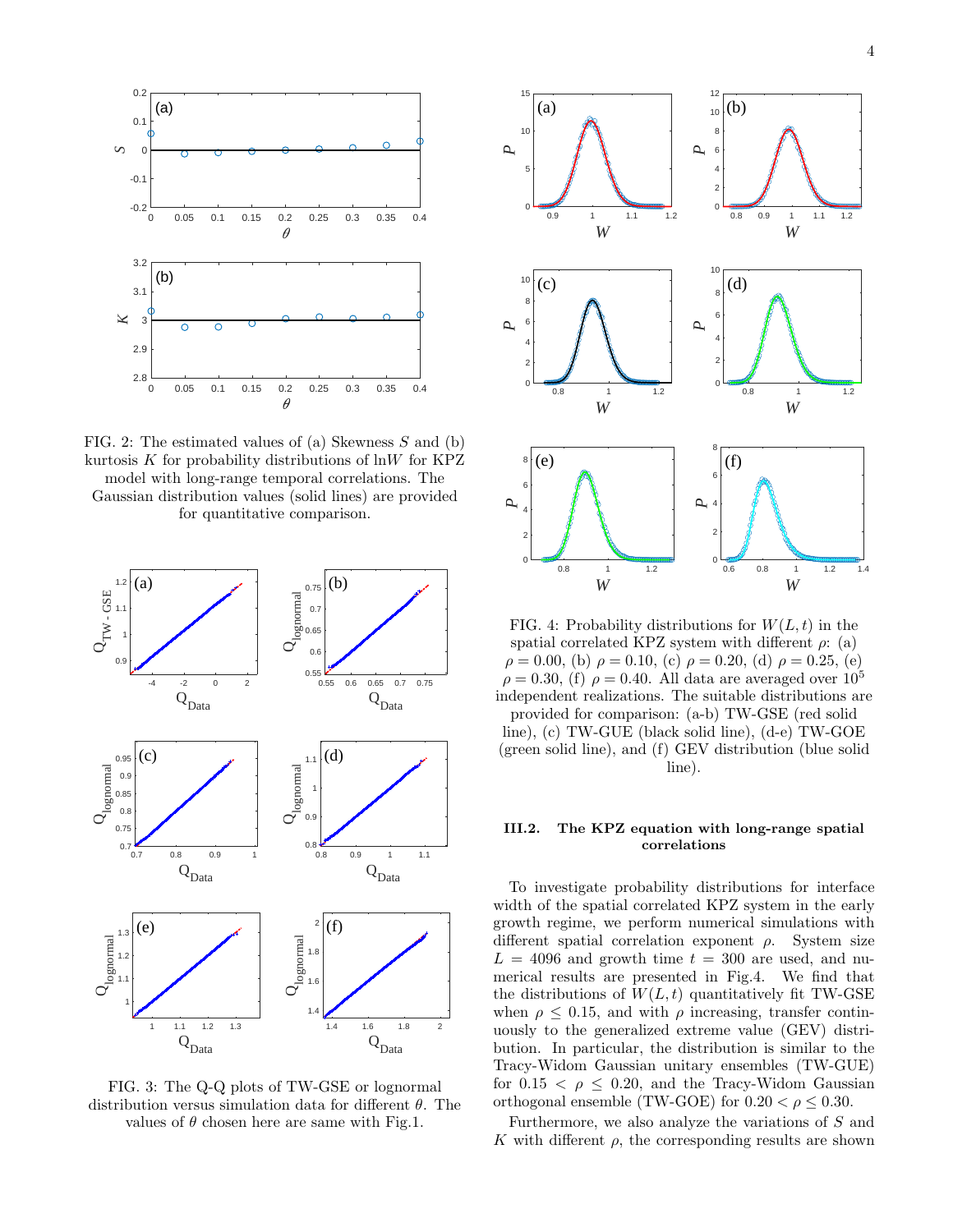

FIG. 5: The estimated values of (a) Skewness  $S$  and (b) kurtosis K for probability distributions for  $W(L, t)$  with different  $\rho$ , which compare quantitatively with the TW-GSE values (solid lines).



FIG. 6: The Q-Q plots of TW-GSE, TW-GUE, TW-GOE, GEV distribution versus simulation data for different  $\rho$ . The values of  $\rho$  chosen here are same with Fig.4.

in Figs.5(a) and 5(b), respectively. We find that, as  $\rho$ increases,  $S$  and  $K$  have similar changing trends. More specifically, both  $S$  and  $K$  approach the values of TW-GSE for  $\rho \leq 0.15$ , which indicates that the distribution form is not significantly affected by long-range spatially correlated noise within this correlated regime. When  $\rho > 0.15$ , S and K appear to increase with  $\rho$ , the distribution becomes more right-skewed, and the distribution has more fat tail. These characteristics are also consistent with our numerical results, as shown in Fig.4. Finally, the distributions of  $W(L, t)$  are quantitatively similar to the distribution form of GEV.

Given the sensitivity to extreme values for  $S$  and  $K$ , these results obtained above have a little uncertainty, thus we turn to analyze data using the Q-Q plot method. However, the Q-Q plots for different  $\rho$  show different results from the predictions mentioned above, as shown in Fig.6. According to a comparison of the quantile of fitting distribution and simulation data, there exists an evident discrepancy in the Q-Q plot for  $\rho > 0.30$ , which implies that simulation data are not in agreement with the expected distributions, but are just similar to the point of view of measurement. As  $\rho$  increases, the distribution becomes more asymmetric, leptokurtic, and fattailed, and tends to an unknown distribution, in a certain sense, which is similar to the GEV distribution. Thus, it is not clear that which distribution of  $W(L, t)$  obeys when  $\rho > 0.30$ .

### IV. CONCLUSIONS

In summary, we have performed extensive numerical investigations in a  $(1+1)$ -dimensional KPZ system with long-range temporally and spatially correlated noises. Our results show that long-range temporal and spatial correlations could significantly affect probability distributions of  $W(L, t)$ , and the nontrivial effects of longrange temporal and spatial correlations are obviously different. For KPZ driven by temporally correlated noise, probability distributions of  $W(L, t)$  for the temporal correlated KPZ equation are in quantitative agreement with lognormal distribution when  $\theta > 0$ , as a special case,  $W(L, t)$  obeys TW-GSE when  $\theta = 0$ . Interestingly, Q-Q plots further confirm the conclusion, although the variations of S and K do not show evident dependence on θ. For the spatial correlated KPZ system, we find that distribution forms of  $W(L, t)$  are not affected by longrange spatially correlated noise for  $\rho \leq 0.15$ , which still belongs to TW-GSE based on several independent estimation methods. While for  $\rho > 0.15$ , distribution form significantly depends on  $\rho$ . And variations of S and K with  $\rho$  also show a strong and positive dependence on  $\rho$ for this correlated regime. Moreover, the distributions become more skew and thin as  $\rho$  increases. Finally, the distribution of  $W(L, t)$  is quantitatively similar to that of GEV, which implies that the spatial correlate KPZ equation smoothly tends to another universality class with increasing  $\rho$ . However, it is still unclear what type of